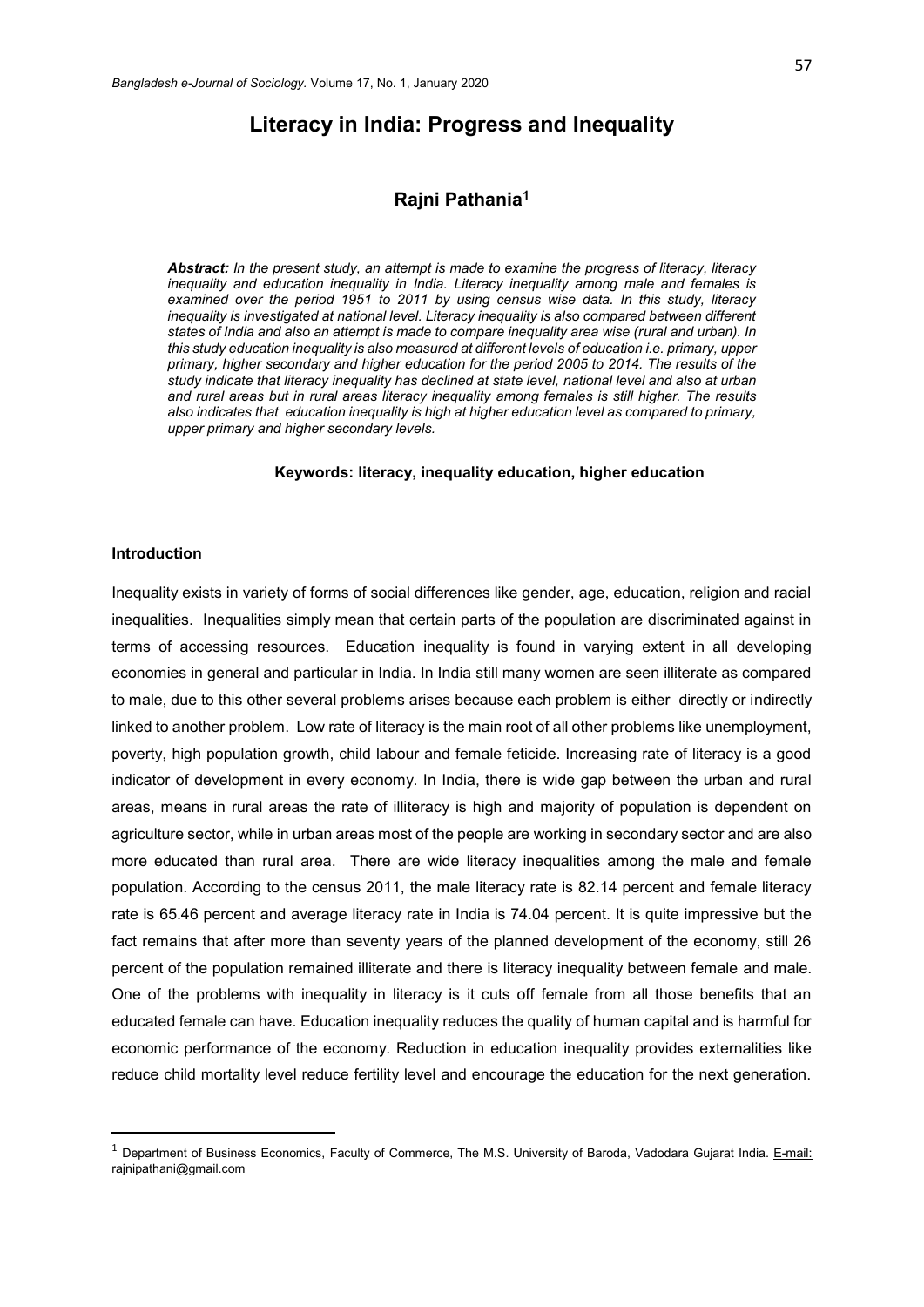In this light, we can say that investment in the education of female is a better investment in human capital than the investment in the education of men.

This paper highlights the overall inequality in male and female at different educational levels from 1951 to 2011.This paper focuses on the enrollment gap between male and female students in education institutions at primary, middle, senior secondary and higher education level. For this purpose we used data of total enrolment, women enrolment, and men enrolment at primary, middle, senior secondary and higher education level in India for the period 1951 to 2011. A lot of studies have been done on the different aspects of inequality at national and international level. A few studies have been taken for review: Castello and Domenech (2002) measured education inequality for 108 countries during the period 1960 to 2000. By Using cross-country data on human capital inequality this study concluded that most countries in the world have tended to reduce the education inequality. Siddhanta and Nandy (2004) analyzed the education inequality between male and female in India by using census data. The results of the decomposition analysis clearly indicated that both in the urban and rural sector, gender gap in equitable educational development are largely due to gender gap in average years of schooling. Sankar (2007) conducted a study on girls participation in elementary education by using data of National Sample Survey Organization's education and employment rounds since 1986.(1986/87 ,1995/96, 1999/2000and 2004/05). The analysis shows that the number of children participating in elementary education has improved, and the improvements are more visible among children from rural areas, educationally lagging states, girls and those from the socially and economically disadvantaged groups. Azam and Blom (2008) examined the attainment and access of tertiary (higher) education in India for the period 1983 to 2004. The results of this paper found that the gaps in enrollment remain sizable, but they have diminished over time, with the notable exception of the gap between rich and poor. Tomul (2009) studied the education inequality in Turkey during the period 1975 to 2000. The study found that during the study period, the average years of schooling in Turkey were below the world average and the level of education of men was higher than the women. Thomas (2011) Conducted a study to find educational inequality of 146 countries during 1950 to2010. This study used gini index of education by 5year age intervals. The results of this study show that even educational inequality has been decline for the most countries but not in a uniform manner because it depends on age group, gender and development level for each country. Mahanta and Nayak (2013) examined the literacy gap and enrolment gap among male and female in North East India Meghalaya, Manipur, Mizoram, Tripura, Assam, Sikkim, Nagaland and Arunachal Pradesh . This study found that in northern eastern states inequality in literacy exists, means males were observed to be more literate than females. This study found that the literacy inequality was narrow in the states like Meghalaya, Mizoram and Nagaland but in Arunachal Pradesh and Assam the gender gap was wide in enrolment rate at different levels of education.

### **Objectives of the study**

The general objective of this paper is to investigate the progress of literacy, literacy inequality and education inequality in India.

Specific objectives are;

1. To examine the literacy inequality between male and female at national level.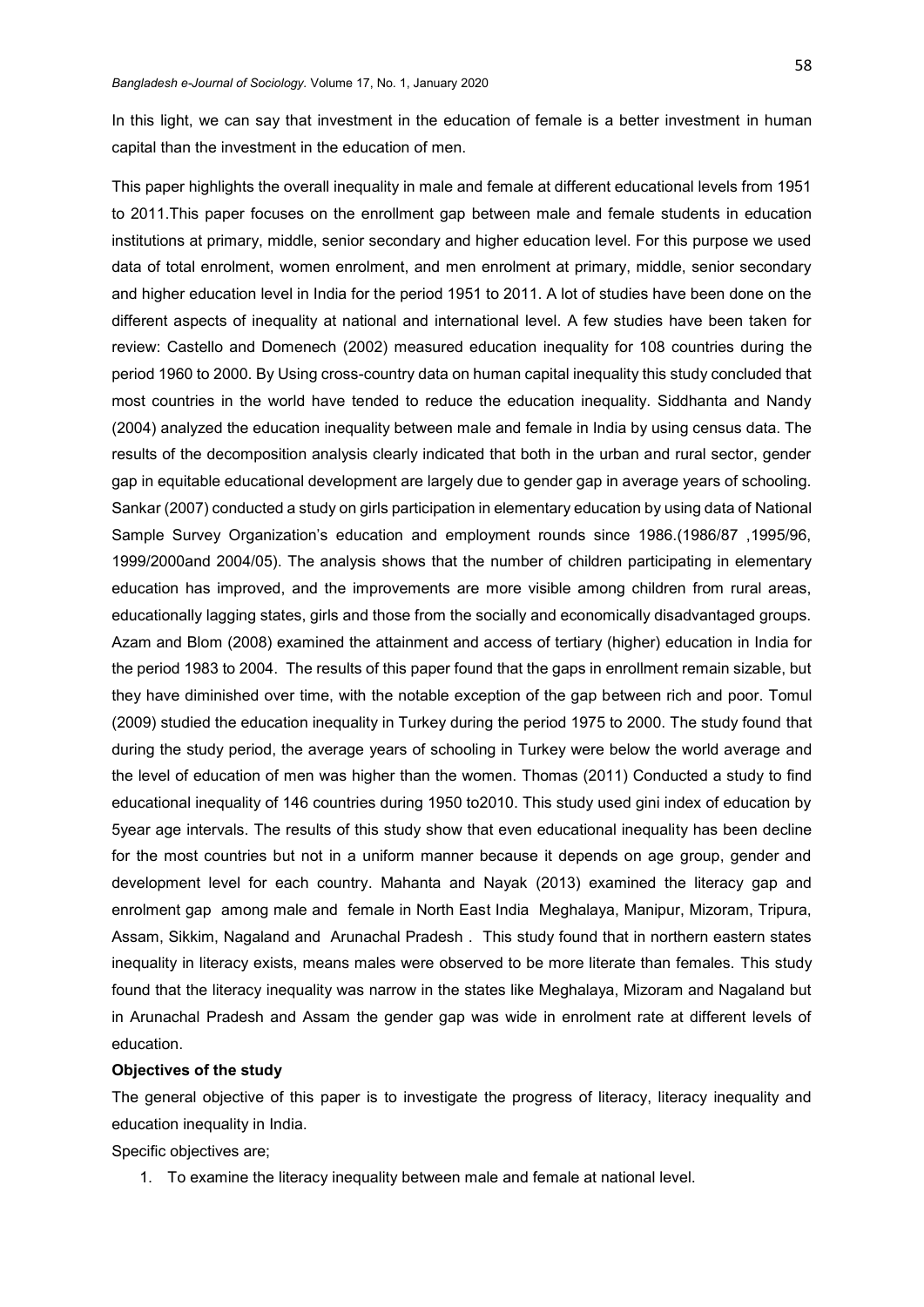- 2. To investigate the state wise and area wise (Rural and Urban) literacy inequality in India.
- 3. To examine the education inequality at different levels of education i.e. Primary (I-V), Upper Primary (VI-VIII), Higher Secondary (IX-XII) and higher Education for the period 2005-2014.

## **Data sources and Technique**

In this study we use literacy rate of male, literacy rate of female, total literacy rate, Gross Enrollment Ratio of Female, Gross Enrollment Ratio of male and total gross enrollment ratio. The present study is solely based on secondary data. The data of selected variables has been collected from different issues census of India and Educational Statistics at a Glance 2016.

To find the coefficient of inequality between male and female enrolment ratio, we adopt formula as follows:

## *CIL = (LM-LF)/L*

CIL refers to coefficient of literacy inequality,

LM refers to Literacy rate among male,

LF denotes to Literacy rate among female and L refers to total literacy rate.

#### *CIE = (EM- EF)/ E*

CIE refers to coefficient of inequality in Educational opportunities,

EM refers to enrolment ratio of male,

EF denotes to enrolment ratio of female and E refers to total enrolment ratio.

A positive coefficient denotes inequality against female, negative coefficient means inequality against male. High value Coefficient shows higher inequality, and lower value shows lower inequality.

## **Results**

As per the census and available data literacy rate among males is very high in some states like Lakshadweep, Kerala, Mizoram, Goa and Tripura. The lowest literacy rate among males is 73.39 percent in Bihar. The literacy rate among females is very low in Rajasthan (52.66 %), Bihar (53.33), Jharkhand (56.21 %), J&K (58.01), Uttar Pradesh (59.26) and Arunachal Pradesh (59.57). In states like Rajasthan, Jharkhand, Bihar, J&K, UP, Chhattisgarh and Madhya Pradesh which are at the bottom of the list, total male as well as female literacy rate is low as compared to other states.

**Table 1: Literacy in India, 1901-2011**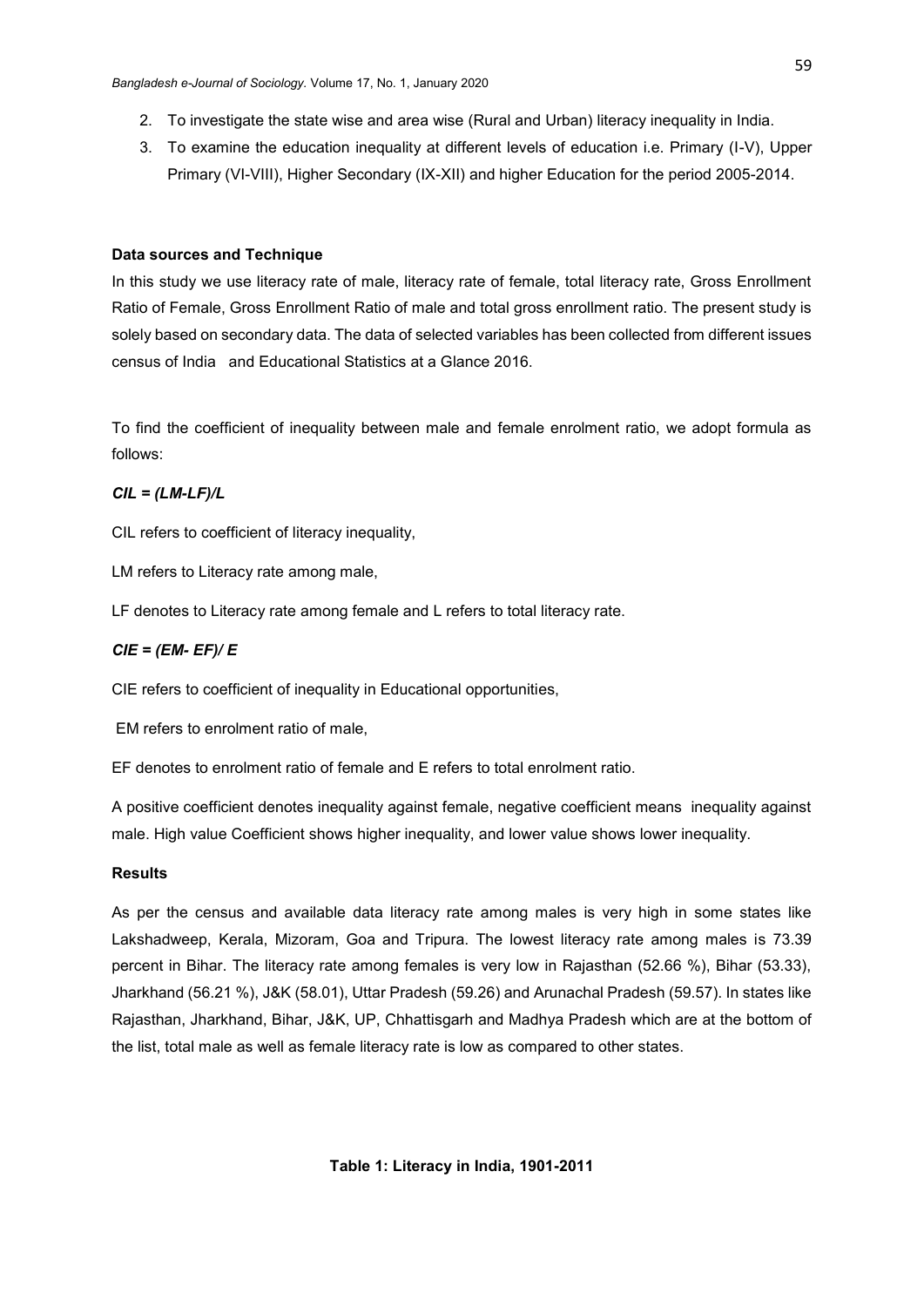*Bangladesh e-Journal of Sociology.* Volume 17, No. 1, January 2020

| Period | Males | Females | Total | Coefficient of Inequality |
|--------|-------|---------|-------|---------------------------|
| 1901   | 9.83  | 0.69    | 5.35  | 1.708                     |
| 1911   | 10.56 | 1.05    | 5.92  | 1.606                     |
| 1931   | 15.59 | 2.93    | 9.50  | 1.332                     |
| 1951   | 27.2  | 8.9     | 18.3  | 1.000                     |
| 1961   | 40.4  | 15.3    | 28.3  | 0.887                     |
| 1971   | 46.0  | 22.0    | 34.5  | 0.696                     |
| 1981   | 53.4  | 28.5    | 41.4  | 0.601                     |
| 1991   | 64.1  | 39.3    | 52.2  | 0.475                     |
| 2001   | 75.8  | 52.1    | 65.4  | 0.362                     |
| 2011   | 80.88 | 64.63   | 72.98 | 0.222                     |

*Source: Census of India*

| Rural  |        | Urban |       |                |        |       |       |                |
|--------|--------|-------|-------|----------------|--------|-------|-------|----------------|
| Period | Female | Male  | Total | Coefficient of | Female | Male  | Total | Coefficient of |
|        |        |       |       | Inequality     |        |       |       | Inequality     |
| 1951   | 4.87   | 19.02 | 12.1  | 1.169          | 22.33  | 45.6  | 34.59 | 0.673          |
| 1961   | 10.1   | 34.3  | 22.5  | 1.076          | 40.5   | 66    | 54.4  | 0.469          |
| 1971   | 15.5   | 48.6  | 27.9  | 1.186          | 48.8   | 69.8  | 60.2  | 0.349          |
| 1981   | 21.7   | 49.6  | 36    | 0.775          | 56.3   | 76.7  | 67.2  | 0.304          |
| 1991   | 30.17  | 56.96 | 36    | 0.744          | 64.05  | 81.09 | 67.2  | 0.254          |
| 2001   | 46.7   | 71.4  | 59.4  | 0.416          | 73.2   | 86.7  | 80.3  | 0.168          |
| 2011   | 57.93  | 77.15 | 66.77 | 0.288          | 79.11  | 88.76 | 84.11 | 0.115          |

**Table 2: Literacy in India (Rural and Urban), 1951-2011**

Source: census of India

As per the analysis, the coefficient of inequality is highest in Bihar (0.5659), Jharkhand (0.5298), Rajasthan (0.5264) and Haryana (0.4830) I.e. the female literacy rate is very low as compared to male literacy rate in year 2001. The coefficient of inequality is low in Mizoram (0.043), Kerala (0.069), Meghalaya (0.092) and Nagaland (0.145) i.e. both male and female literacy rate is high in year 2001. As per the analysis of coefficient in year 2011 the highest inequality (state wise) is in Rajasthan (0.409), Jharkhand (0.3222), Bihar (0.318) and J&K (0.303) and the lowest inequality is in Meghalaya (0.041), Kerala (0.042), Mizoram (0.043) and Nagaland (0.084).

As per the analysis the highest inequality in year 2001 was in state Bihar and lowest in equality was in state Mizoram. In year 2011 the highest inequality is in state Rajasthan while as lowest in equality is in state of Meghalaya.

From the above analysis it is evident that in socioeconomically backward states like Bihar, Chhattisgarh, Jharkhand, Madhya Pradesh, Orissa, Rajasthan, Utrakhand and Uttar Pradesh the literacy inequality among male and female is high however it has declined in year 2011 as compared to year 2001.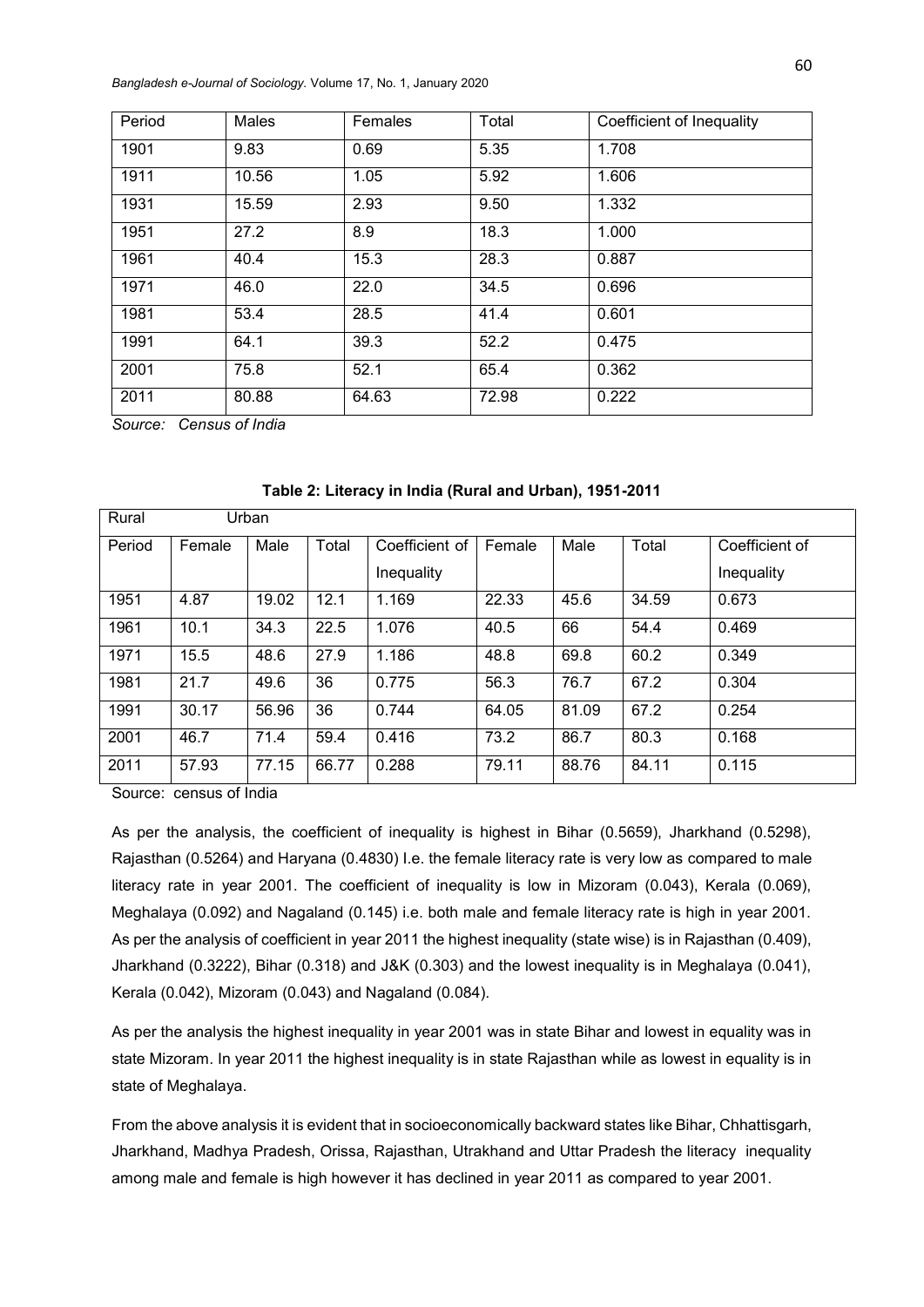The coefficient of inequality in India declined over the period 1901 to 2011. In the year 1901 literacy inequality was 1.708 that means male literacy rate was high as compared to female literacy rate. Over the period of time the literacy inequality among male and female in India declined and was noticed at 0.222 in year 2011. Major changes in literacy inequality were noticed after year 1951. The reason for declining literacy inequality over the period of time may be effective government policies, Women empowerment, and accessibility to education, awareness and competition. Literacy inequality has declined both in rural and urban areas during 1951 to 2011; however literacy inequality is still high in rural areas as compared to urban areas.

|                         | 2001   |      |                 |       | 2011   |      |                 |       |
|-------------------------|--------|------|-----------------|-------|--------|------|-----------------|-------|
| State/union territory   | female | Male | Total           | CIE   | Female | male | Total           | CIE   |
| Andaman<br>&<br>Nicobar | 75.2   | 86.3 | 81.3            | 0.137 | 82.4   | 90.3 | 86.6            | 0.091 |
| Islands                 |        |      |                 |       |        |      |                 |       |
| Andhra Pradesh          | 50.4   | 70.3 | 60.5            | 0.329 | 59.1   | 74.9 | 67              | 0.236 |
| Arunachal Pradesh       | 43.5   | 63.8 | 54.3            | 0.374 | 57.7   | 72.6 | 65.4            | 0.228 |
| Assam                   | 54.6   | 71.3 | 63.3            | 0.264 | 66.3   | 77.8 | 72.2            | 0.159 |
| Bihar                   | 33.1   | 59.7 | 47              | 0.566 | 51.5   | 71.2 | 61.8            | 0.319 |
| Chandigarh              | 76.5   | 86.1 | 81.9            | 0.117 | 81.2   | 90   | 86              | 0.102 |
| Chhattisgarh            | 51.9   | 77.4 | 64.7            | 0.394 | 60.2   | 80.3 | 70.3            | 0.286 |
| Dadra & Nagar Haveli    | 43     | 73.3 | 60              | 0.505 | 64.3   | 85.2 | 76.2            | 0.274 |
| Daman & Diu             | 70.4   | 88.4 | 81.1            | 0.222 | 79.5   | 91.5 | 87.1            | 0.138 |
| Delhi                   | 74.7   | 87.3 | 81.7            | 0.154 | 80.8   | 90.9 | 86.2            | 0.117 |
| Goa                     | 75.4   | 88.4 | 82              | 0.159 | 84.7   | 92.6 | 88.7            | 0.089 |
| Gujarat                 | 58.6   | 80.5 | $\overline{70}$ | 0.313 | 69.7   | 85.8 | $\overline{78}$ | 0.206 |
| Haryana                 | 45.7   | 78.5 | 67.9            | 0.483 | 65.9   | 84.1 | 75.6            | 0.241 |
| <b>Himachal Pradesh</b> | 67.4   | 85.4 | 76.5            | 0.235 | 75.9   | 89.5 | 82.8            | 0.164 |
| Jammu & Kashmir         | 43     | 66.6 | 55.5            | 0.425 | 56.4   | 76.8 | 67.2            | 0.304 |
| Jharkhand               | 38.9   | 67.3 | 53.6            | 0.530 | 55.4   | 76.8 | 66.4            | 0.322 |
| Karnataka               | 56.9   | 76.1 | 66.6            | 0.288 | 68.1   | 82.5 | 75.4            | 0.191 |
| Kerala                  | 87.9   | 94.2 | 90.9            | 0.069 | 92.1   | 96.1 | 94              | 0.043 |
| Lakshadweep             | 80.5   | 92.5 | 86.7            | 0.138 | 87.9   | 95.6 | 91.8            | 0.084 |
| Madhya Pradesh          | 50.3   | 76.1 | 63.7            | 0.405 | 59.2   | 78.7 | 69.3            | 0.281 |
| Maharashtra             | 67     | 86   | 76.9            | 0.247 | 75.9   | 88.4 | 82.3            | 0.152 |
| Manipur                 | 60.5   | 80.3 | 70.5            | 0.281 | 70.3   | 83.6 | 76.9            | 0.173 |
| Meghalaya               | 59.6   | 65.4 | 62.6            | 0.093 | 72.9   | 76   | 74.4            | 0.042 |
| Mizoram                 | 86.8   | 90.7 | 88.8            | 0.044 | 89.3   | 93.3 | 91.3            | 0.044 |
| Nagaland                | 61.5   | 71.2 | 66.6            | 0.146 | 76.1   | 82.8 | 79.6            | 0.084 |
| Odisha                  | 50.5   | 75.4 | 63.1            | 0.395 | 64     | 81.6 | 72.9            | 0.241 |
| Puducherry              | 73.9   | 88.6 | 81.2            | 0.181 | 80.7   | 91.3 | 85.8            | 0.124 |
|                         |        |      |                 |       |        |      |                 |       |

**Table 3: Effective literacy Rates by states in India and Inequality, 2001-2011**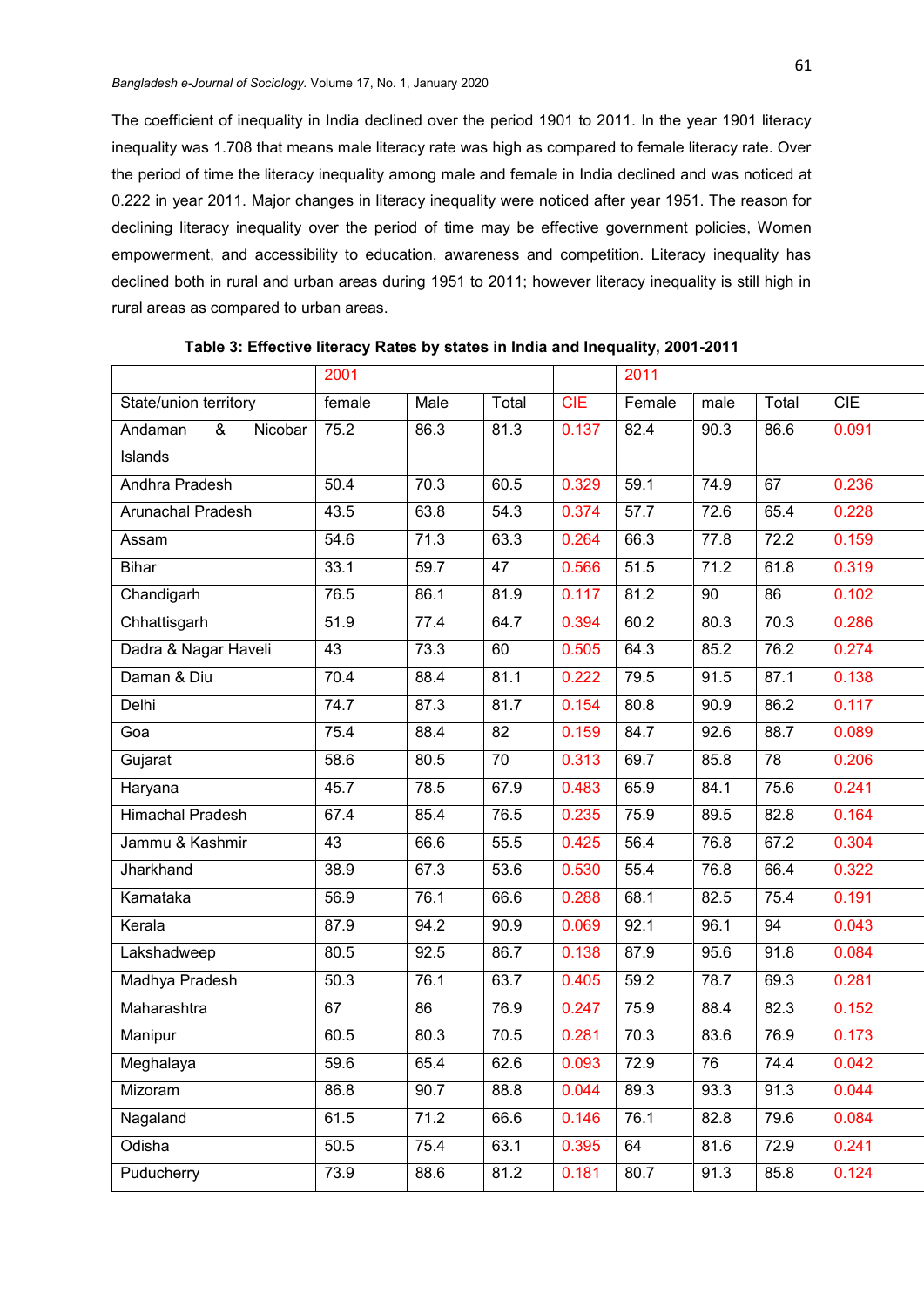*Bangladesh e-Journal of Sociology.* Volume 17, No. 1, January 2020

| Punjab            | 63.4 | 75.2 | 69.7 | 0.169 | 70.7 | 80.4 | 75.8  | 0.128 |
|-------------------|------|------|------|-------|------|------|-------|-------|
| Rajasthan         | 43.9 | 75.7 | 60.4 | 0.526 | 52.1 | 79.2 | 66.1  | 0.410 |
| <b>Sikkim</b>     | 60.4 | 76   | 68.8 | 0.227 | 75.6 | 86.6 | 81.4  | 0.135 |
| <b>Tamil Nadu</b> | 64.4 | 82.4 | 73.5 | 0.245 | 73.4 | 86.8 | 80.1  | 0.167 |
| Tripura           | 64.9 | 81   | 73.2 | 0.220 | 82.7 | 91.5 | 87.2  | 0.101 |
| Uttar Pradesh     | 42.2 | 68.8 | 56.3 | 0.472 | 57.2 | 77.3 | 67.7  | 0.297 |
| Uttarakhand       | 59.6 | 83.3 | 71.6 | 0.331 | 70   | 87.4 | 78.8  | 0.221 |
| West Bengal       | 59.6 | 77   | 68.6 | 0.254 | 70.5 | 81.7 | 76.3  | 0.147 |
| India             | 53.7 | 75.3 | 64.8 | 0.333 | 64.6 | 80.9 | 74.04 | 0.223 |

Source: census of India, **\*E**ffective literacy rate= (number of literate persons aged 7 and above /population aged 7 and above)\*100

## **Table 4: Gross Enrollment Ratios and Inequality in primary Upper primary and High Secondary Education, 2005-2014**

|      | Primary (I-V) |       |       |            | <b>Upper Primary (VI-VIII)</b> |      |       | Higher<br>secondary |                  |      |       |            |
|------|---------------|-------|-------|------------|--------------------------------|------|-------|---------------------|------------------|------|-------|------------|
|      | 6-10Years     |       |       |            | <b>11-13 Years</b>             |      |       |                     | classes (IX-XII) |      |       |            |
|      |               |       |       |            |                                |      |       |                     | 14-17Years       |      |       |            |
| year | Female        | Male  | total | <b>CIE</b> | Female                         | Male | total | <b>CIE</b>          | Female           | male | total | <b>CIE</b> |
| 2005 | 105.8         | 112.8 | 109.4 | 0.064      | 66.4                           | 75.2 | 71    | 0.124               | 35.8             | 44.6 | 40.4  | 0.218      |
| 2006 | 108           | 114.6 | 111.4 | 0.059      | 69.6                           | 77.6 | 73.8  | 0.108               | 36.8             | 45   | 41.1  | 0.200      |
| 2007 | 112.6         | 115.3 | 114   | 0.024      | 74.4                           | 81.5 | 78.1  | 0.091               | 41.9             | 49.4 | 45.8  | 0.164      |
| 2008 | 114           | 114.7 | 114.3 | 0.006      | 76.6                           | 82.7 | 79.8  | 0.076               | 43.5             | 51   | 47.4  | 0.158      |
| 2009 | 113.8         | 113.8 | 113.8 | 0.000      | 79                             | 84.3 | 81.7  | 0.065               | 46.1             | 52.5 | 49.4  | 0.130      |
| 2010 | 116.3         | 114.9 | 115.5 | $-0.012$   | 82.9                           | 87.5 | 85.2  | 0.054               | 48.5             | 55.7 | 52.2  | 0.138      |
| 2011 | 107.1         | 105.8 | 106.5 | $-0.012$   | 81.4                           | 82.5 | 82    | 0.013               | 54.5             | 58.8 | 56.8  | 0.076      |
| 2012 | 107.2         | 104.8 | 106   | $-0.023$   | 84.6                           | 80.6 | 82.5  | $-0.048$            | 56.5             | 57.0 | 56.8  | 0.008      |
| 2013 | 102.6         | 100.2 | 101.4 | $-0.024$   | 92.8                           | 86.3 | 89.3  | $-0.073$            | 62.6             | 62.5 | 62.5  | $-0.001$   |
| 2014 | 101.4         | 98.9  | 100.1 | $-0.025$   | 95.3                           | 87.7 | 91.2  | $-0.083$            | 65.8             | 64.9 | 65.3  | $-0.013$   |

**Source: Educational Statistics at a Glance 2016**

| Higher Education (18-23Years) |        |      |       |       |  |  |  |
|-------------------------------|--------|------|-------|-------|--|--|--|
| Year                          | Female | Male | Total | CIE   |  |  |  |
| 2005                          | 9.4    | 13.5 | 11.6  | 0.353 |  |  |  |

## **Table 5: Gross Enrollment Ratios and Inequality in Higher Education, 2005-2014**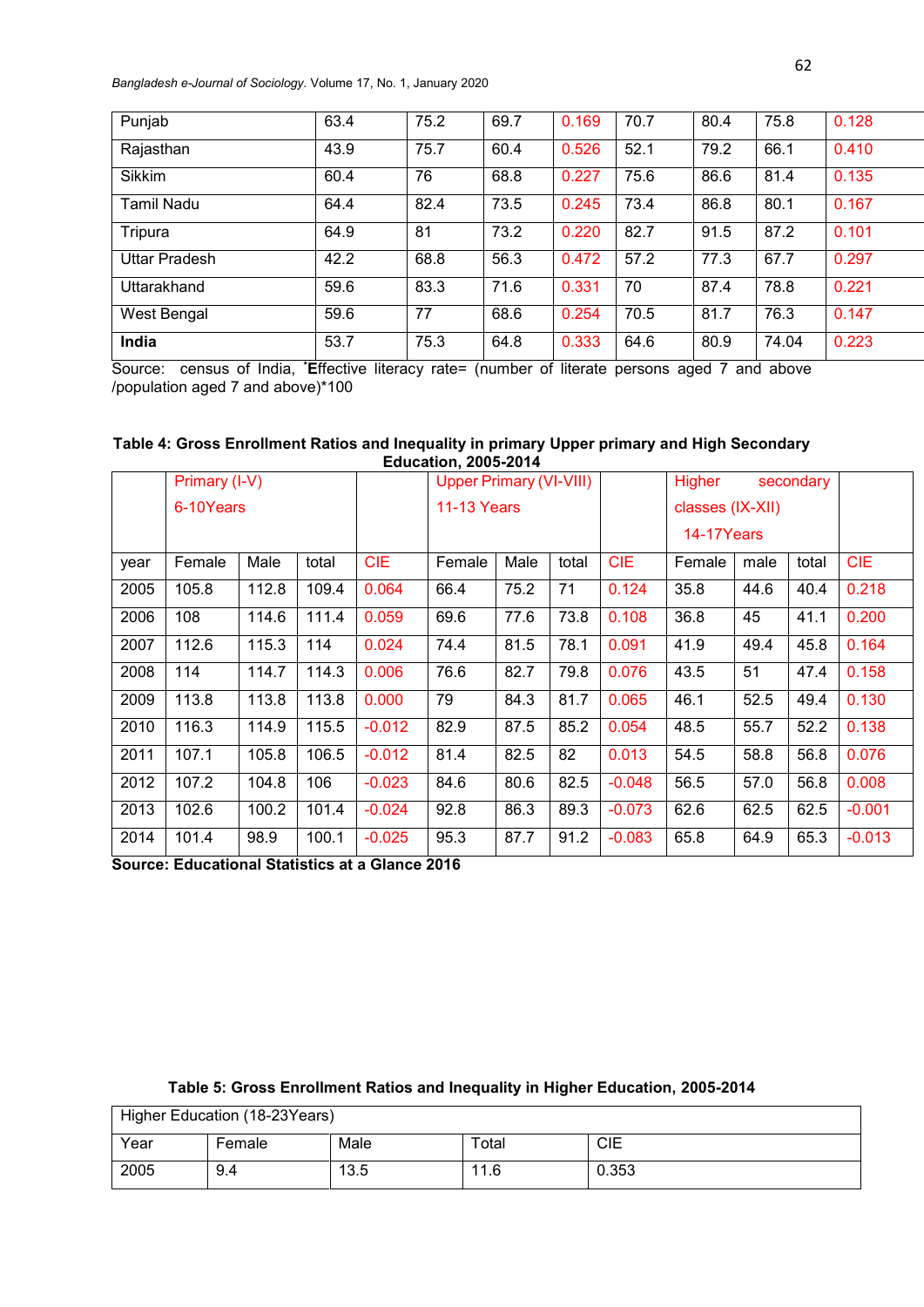*Bangladesh e-Journal of Sociology.* Volume 17, No. 1, January 2020

| 2006 | 10   | 14.5 | 12.4 | 0.363 |
|------|------|------|------|-------|
| 2007 | 10.7 | 15.2 | 13.1 | 0.344 |
| 2008 | 11.4 | 15.8 | 13.7 | 0.321 |
| 2009 | 12.7 | 17.1 | 15   | 0.293 |
| 2010 | 17.9 | 20.8 | 19.4 | 0.149 |
| 2011 | 19.4 | 22.1 | 20.8 | 0.130 |
| 2012 | 20.1 | 22.7 | 21.5 | 0.121 |
| 2013 | 22   | 23.9 | 23   | 0.083 |
| 2014 | 23.2 | 25.3 | 24.3 | 0.086 |

## **Source: Educational Statistics at a Glance 2016**

The coefficient of inequality in education at primary level in 2005 was 0.064 that means more male student enrollment as compared to female student enrollment, which declined to 0.006 in 2008. In 2009 there was no education inequality among male and female at primary level. After 2009 the coefficient of inequality became negative that means at primary level more female students were enrolled as compared to male students.

At upper primary level the education inequality declined from year 2005 to 2011, there after the coefficient of inequality became negative that is more female enrollment at upper primary level in comparison to male student enrollment. At higher secondary level the education inequality declined from 2005 to 2012, thereafter the coefficient of inequality became negative that is more female enrollment ratio at higher secondary level in comparison to male enrollment. The education inequality is high at higher education level as compared to primary, upper primary and higher secondary level. At higher education level the education inequality has declined from 2006 to 2014 that means female enrollment ratio has increased from 2006 to 2014.

We can briefly summarize the conclusion that emerges from above analysis and the implication that follows, as under:

- 1. Inequality in literacy rate has narrowed down by 0.140 percent points from 0.362 percent points in 2001 to 0.222 percent point in 2011. There has been continuously declined in literacy inequality among females and males since 1961(around 0.667 percent points)
- 2. Literacy inequality also declined in both urban and rural areas but in rural areas inequality among females is still higher. Coefficient of literacy inequality in rural areas stands at 0.288 whereas in urban areas it stands at 0.115 in the year 2011.
- 3. The results indicate that since1951 literacy rate of females has improved compared to literacy rate of males. It reveals that females are not far behind males.
- 4. The results also depict that at primary, upper primary and higher secondary level, the enrollment is favorable to females, and means female enrollment has increased at primary, upper primary and higher secondary level. Literacy inequality reduced due to rapid increase in the number of educational institutions and implementation of government schemes like Sarva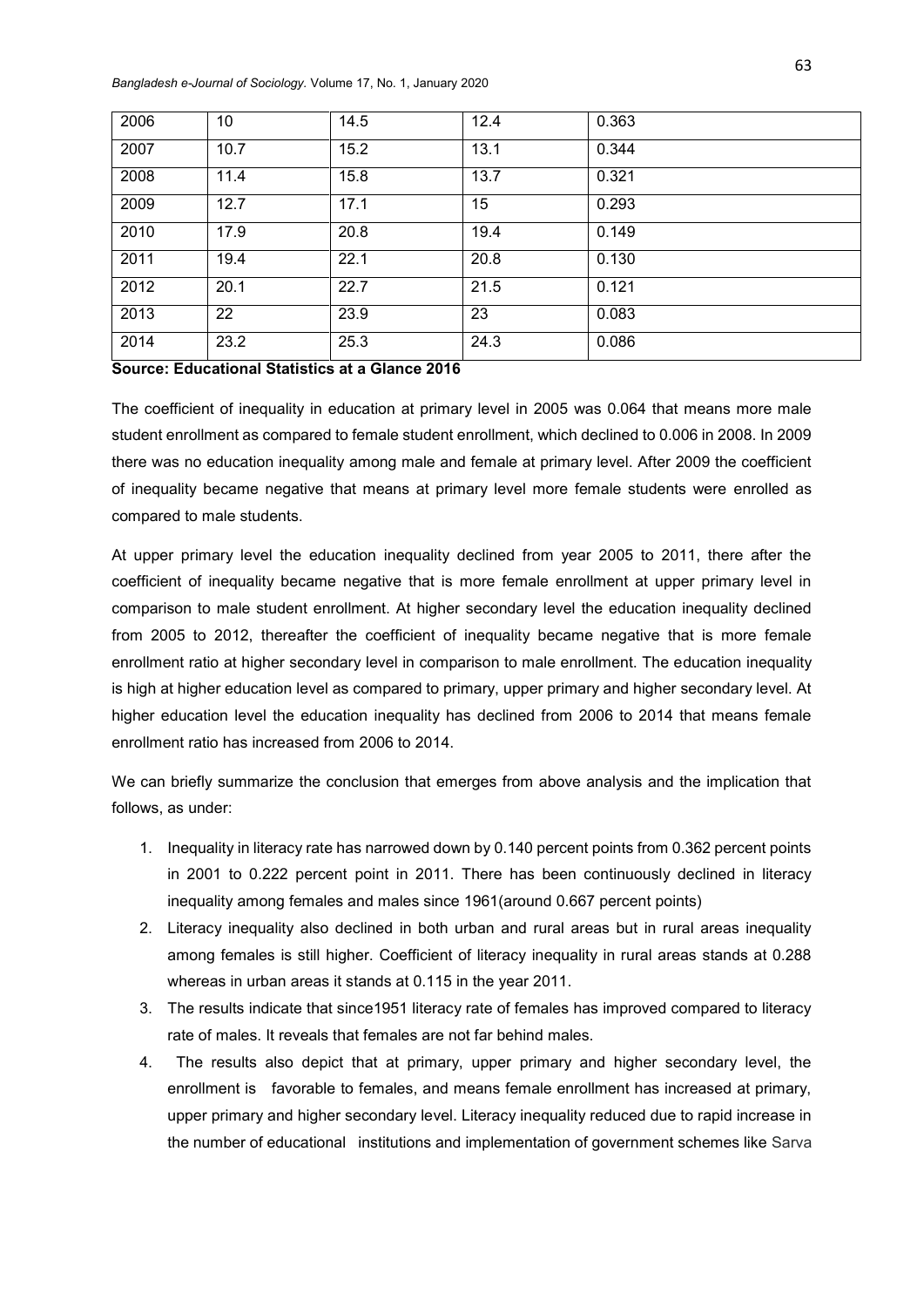Shiska Abhiyan, Right to Education act, Sakshar bharat mission for female literacy and Mid day meal.

#### **References**

Azam, M. and Blom, A,(2008), "Progress in Participation in Tertiary Education in India from 1983 to 2004,"World Bank Policy Research Working Paper Series.

Barro, R. J., and J. W. Lee (2013), "A new data set of educational attainment in the world, 1950–2010," Journal of development economics, Vol.104, pp.184–198.

Castello,A. and Domenec, R. (2002), **"**Human Capital Inequality and Economic Growth: Some New Evidence", [Economic Journal,](https://econpapers.repec.org/article/ecjeconjl/) 2002, vol. 112, No. 478, C187-C200

Mahanta, B. and Nayak, P.(2013), "Gender Inequality in North East India," PCC Journal of Economics and Commerce, Vol.7, pp.1-13.

Sankar, D. (2008), "What is the progress in elementary education participation in India during the last two decades: an analysis using National Sample Survey (NSS) education rounds", Washington, DC: World Bank.

Siddhanta, S. and Nandy, D.(2004), "Disaggregated Pattern of Gender Gap in Education In Indian Population: A Fresh Exploration",

Tomul, E. (2009), "Measuring regional inequality of education in Turkey: an evaluation by Gini index", Procedia Social and Behavioral Sciences, Vol.1, pp.949–952